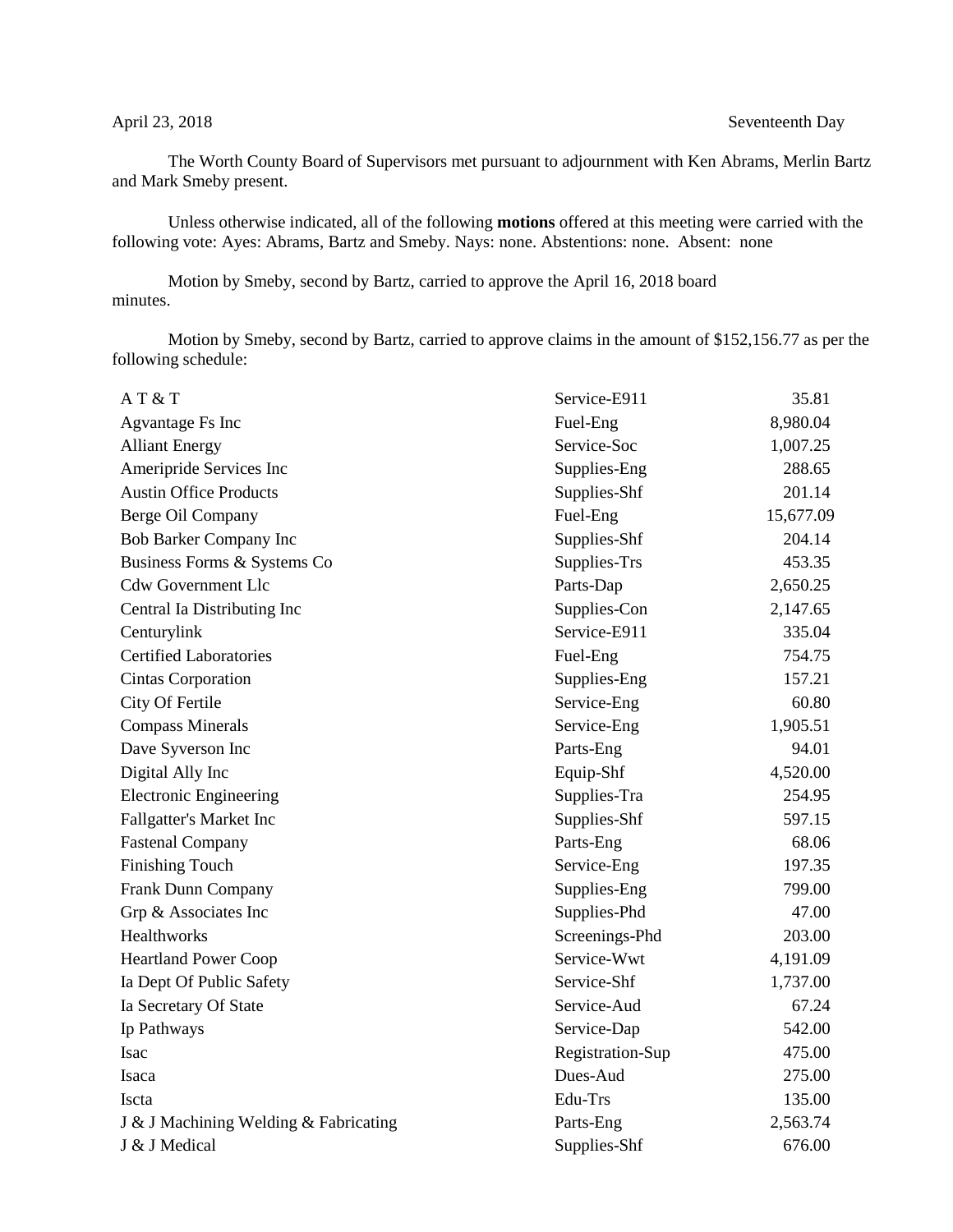| Joel Rohne                                            | Mileage-Gis     | 153.00    |
|-------------------------------------------------------|-----------------|-----------|
| Joe's Collision & Performance Inc                     | Service-Shf     | 891.81    |
| Keltek Inc                                            | Service-Dap     | 199.00    |
| Kenneth Abrams                                        | Reimb-Sup       | 1,293.77  |
| Kibble Equipment Llc                                  | Parts-Eng       | 44.26     |
| Larsen Plumbing & Heating Inc                         | Supplies-Shf    | 994.16    |
| <b>Lawson Products Inc</b>                            | Parts-Eng       | 229.11    |
| <b>Manly Junction Signal</b>                          | Service-Con     | 73.60     |
| Marco Technologies Llc                                | Service-Asr     | 169.86    |
| Mason City Glass Service                              | Service-Gsr     | 355.00    |
| <b>Mccloskey Appliance</b>                            | Supplies-Shf    | 3,600.00  |
| Menards Inc                                           | Parts-Eng       | 58.48     |
| <b>Merlin Bartz</b>                                   | Mileage-Sup     | 325.86    |
| Mike's Automotive                                     | Service-Shf     | 60.58     |
| Napa Auto Parts                                       | Parts-Eng       | 257.68    |
| <b>Nelson Family Trust</b>                            | Rent-Shf        | 300.00    |
| Niacog                                                | Supplies-Tra    | 43.31     |
| North Central Iowa Regional Economic & Port Authority | Service-Ndp     | 1,052.01  |
| North Iowa Distributing                               | Supplies-Gsr    | 632.50    |
| Northwood Anchor Inc                                  | Service-Vaf     | 489.40    |
| Northwood Chiropractic, Pc                            | Service-Shf     | 65.00     |
| Northwood Iha Villa Woods                             | Rent-Soc        | 281.00    |
| Northwood True Value                                  | Parts-Eng       | 325.18    |
| Nuss Truck & Equipment Inc                            | Parts-Eng       | 1,025.91  |
| Peopleservice Inc                                     | Service-Wwt-Wat | 15,461.52 |
| Pictometry International Corp                         | Service-Dat     | 14,475.40 |
| Pronto Market Of Manly                                | Supplies-Eng    | 13.17     |
| Reinhart Food Service Llc                             | Supplies-Shf    | 385.54    |
| <b>Reserve Account</b>                                | Postage-Asr     | 716.08    |
| Roto-Rooter Of Mason City                             | Service-Eng     | 175.00    |
| <b>Russell Meyer</b>                                  | Supplies-Eng    | 759.98    |
| <b>Shield Technology Corporation</b>                  | Dues-Shf        | 12,775.00 |
| Sirchie Acquisition Company Llc                       | Supplies-Shf    | 65.50     |
| State Hygienic Laboratory                             | Service-San     | 288.00    |
| Tempus Nova, Inc                                      | Service-Dap     | 138.40    |
| Teresa Olson                                          | Mileage-Rec     | 116.00    |
| The Samuels Group Inc                                 | Service-Ndp     | 11,550.00 |
| <b>Treat America Food Services</b>                    | Service-Shf     | 70.40     |
| Tyco Simplex/Grinnell                                 | Service-Gsr     | 79.98     |
| Us Cellular                                           | Service-Eng     | 26.50     |
| Van Diest Supply Company                              | Supplies-Eng    | 12,557.21 |
| Ver Helst Snyder Drug                                 | Supplies-Trs    | 144.90    |
| Verizon Wireless                                      | Service-Gis     | 948.14    |
| Visa                                                  | Edu-Asr         | 796.77    |
| Waste Management Of Iowa Inc                          | Service-Sdp     | 3,440.01  |